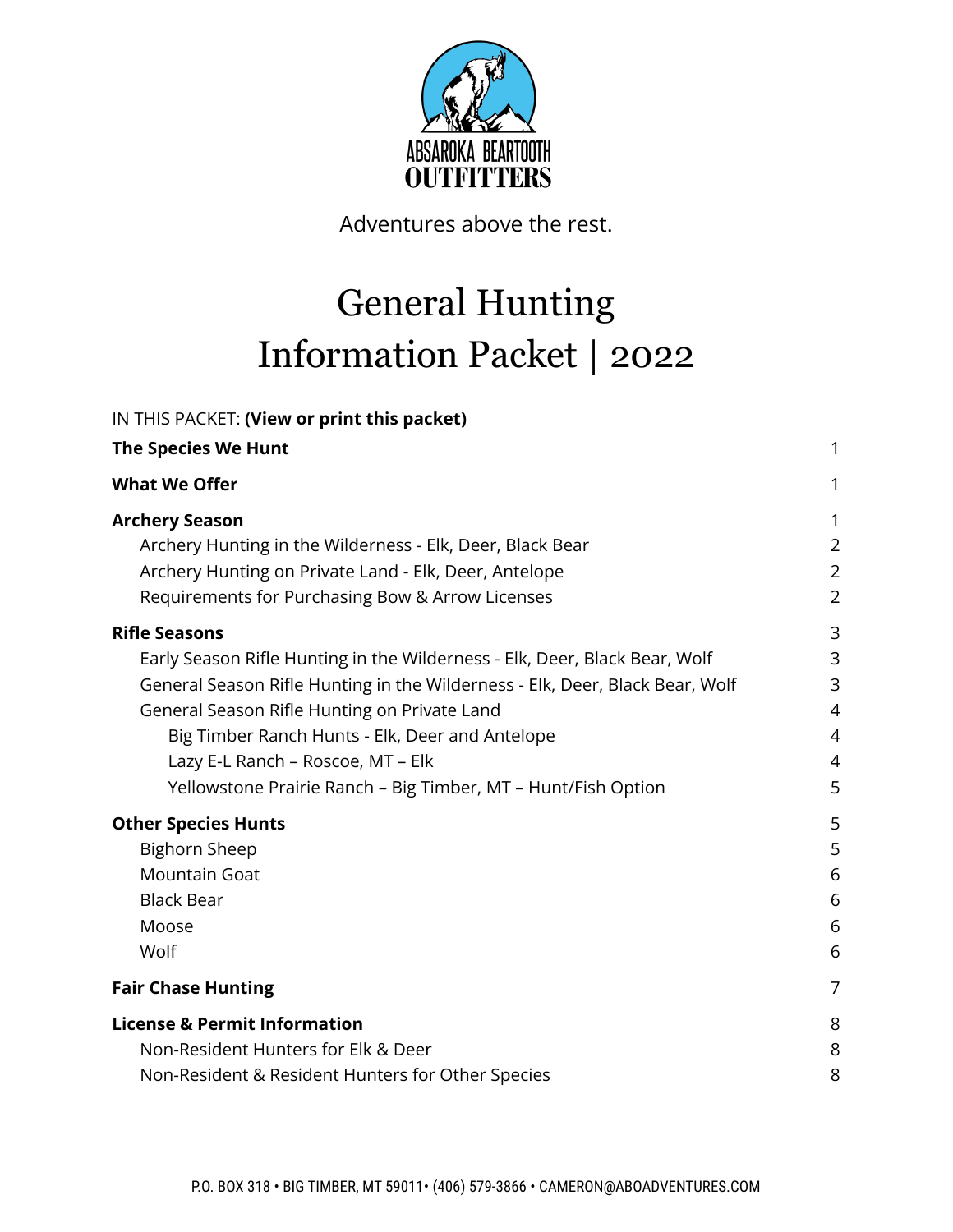

| Non-Resident & Resident Hunters for Other Species (continued)     |    |
|-------------------------------------------------------------------|----|
| Important Timeline: Mountain Goat, Moose, Bighorn Sheep, Antelope | 9  |
| <b>Black Bear Permits &amp; Black Bear Identification Test</b>    | 9  |
| <b>Wolf Permits</b>                                               | 9  |
| <b>Application Prices &amp; Deadlines</b>                         | 10 |
| 2022 Non-Resident License and Permit Prices                       | 10 |
| Secure Your Spot                                                  | 11 |
| <b>Deposit &amp; Payment Policy</b>                               | 11 |
| The MOGA Hunter/Angler Defense Fund                               | 12 |
| About the MOGA Hunter/Angler Defense Fund                         | 13 |
|                                                                   |    |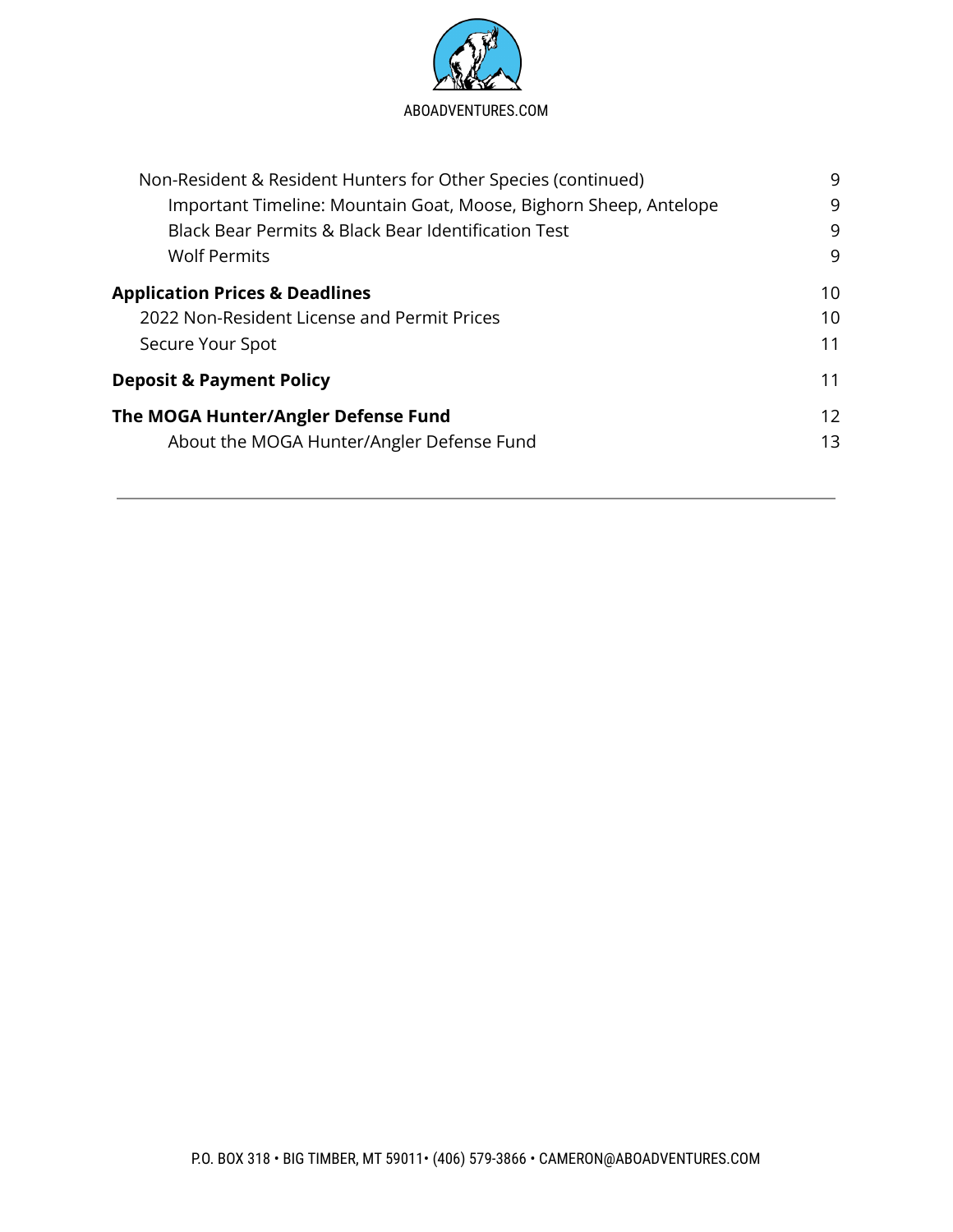

# <span id="page-2-0"></span>The Species We Hunt

Elk, Deer, Antelope, Black Bear, Wolf, Moose, Bighorn Sheep, Mountain Goat, Turkey, Duck and Geese

# <span id="page-2-1"></span>What We Offer

We offer archery and rifle hunting on public and private land. The wilderness land we hunt is in the Absaroka Beartooth Wilderness, located in the Custer Gallatin National Forest in Southwestern Montana. We have two wilderness hunting tent camps, Hellroaring and Independence. Our private land hunting takes place on select ranches near Big Timber, Montana. We also have access to sections of public land adjacent to the ranches. Headquarters for Absaroka Beartooth Outfitters is in Big Timber, Montana and our Big Timber Ranch hunters are housed in the lodge at ABO Headquarters. Whether you are looking for the challenge of a wilderness hunt or the exclusive opportunity to hunt on private land, Absaroka-Beartooth Outfitters is committed to giving you the best possible hunting experience.

## <span id="page-2-2"></span>Archery Season

**Archery Only Season Dates for Elk/Deer:** September 3 - October 16 **Archery Only Season Dates for Antelope:** September 3 - October 7 **Archery 900 Serives Dates for Antelope:** August 15 -November 13 (Season dates are subject to change due to MFWP release of 2022 Hunting Information in early March.)

We offer wilderness and private land archery hunts. **Archery only season begins the 1 st Saturday in September and runs through mid October.** If you are an archer, we can show you some excellent archery country. Archery hunters must have a "bow and arrow license" for the archery only season. To purchase a bow and arrow license, a hunter must be able to provide a certificate showing completion of the National Bowhunter Education Foundation Course, OR provide any prior years' bow hunting/archery stamp, tag, permit, or license from any state or province.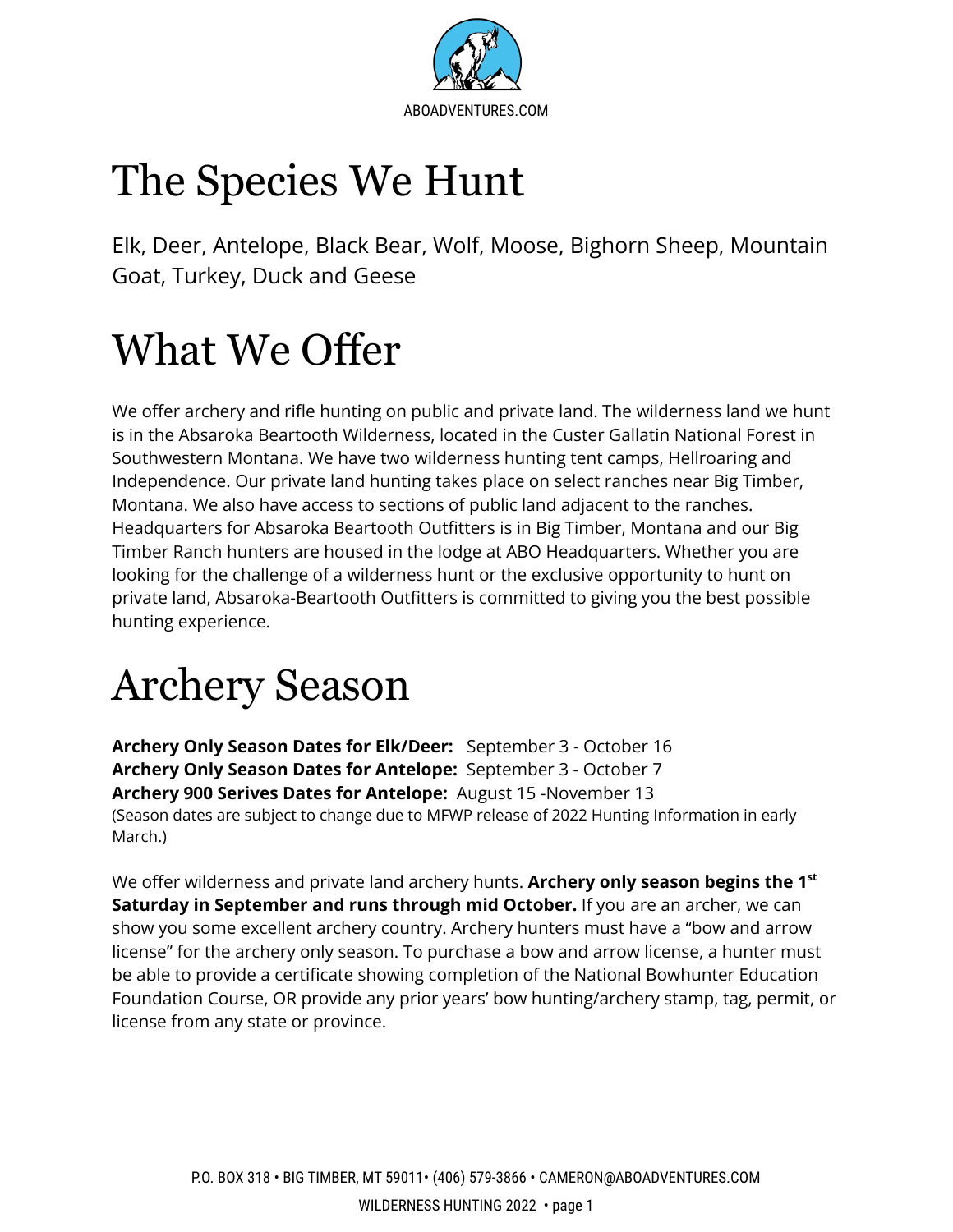

### <span id="page-3-0"></span>Archery Hunting in the Wilderness - Elk, Deer, Black Bear

ABO's archery wilderness hunts are run out of our backcountry tent camp, Independence. Independence is located up the Boulder Drainage, 55 miles south of Big Timber, MT. These hunts are 7-days (day in, 5 days hunting, day out), primary target elk. Our permitted wilderness archery areas are hunted with a General Elk/Deer License. For more information about dates, prices and offerings for our wilderness archery hunts, refer to the Wilderness Hunting Information Packet.

#### <span id="page-3-1"></span>Archery Hunting on Private Land - Elk, Deer, Antelope

ABO's private land archery hunts are on select ranches near Big Timber, MT and the Lazy EL Ranch in Roscoe, MT. These ranch hunts are 7-days (arrival day, 5 days hunting, departure day). All of the Big Timber Ranches as well as the Lazy EL Ranch are hunted with a general elk/deer license. Antelope hunting requires a special permit. Accommodations in both locations are in comfortable lodges. For more information about dates, prices, offerings, and special permit areas for antelope refer to the Private Land Archery Hunting Information Packet.

#### <span id="page-3-2"></span>Requirements for Purchasing Bow & Arrow Licenses

**Hunter Education Requirement for Archery & Rifle Hunters** - **If you were born after January 1, 1985**, you are required to show proof of completing a [Montana](http://fwp.mt.gov/education/hunter/) hunter safety and [education](http://fwp.mt.gov/education/hunter/) course or an approved hunter safety course from any other state or province prior to applying for or purchasing a hunting license, whether the hunting license is for the rifle or archery season. **When you apply online for your license, you will need to have your certificate number, the date you received it and the state in which you received it as proof that you have completed a hunter safety course.**

**Bowhunter Education Requirement:** To purchase a Montana Bow and Arrow license, a hunter must provide a certificate of completing the National [Bowhunter](http://fwp.mt.gov/education/hunter/) Education [Foundation](http://fwp.mt.gov/education/hunter/) course, or provide any prior year's bowhunting/archery stamp, tag, permit, or license from any state or province in which you hunted, date issued and state from which it was issued.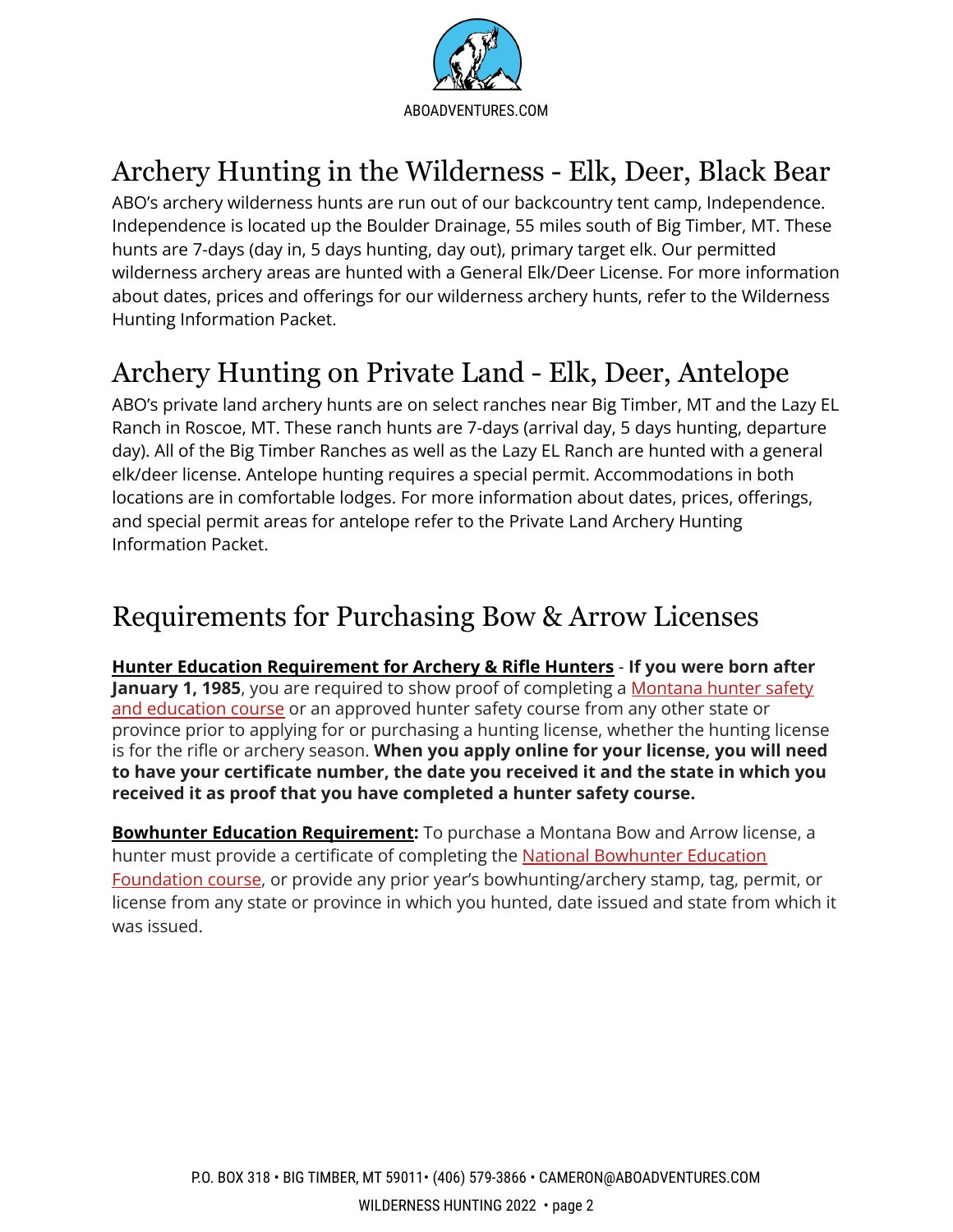

## Rifle Seasons

#### **Season dates are subject to change due to MFWP release of 2022 Hunting Information in early March.**

There are two seasons for big game rifle hunting in Montana. There is an early season for wilderness rifle hunting that begins every year on September 15<sup>th</sup> and a general season for public and private land rifle hunting that begins in late October. The general season dates vary from year to year and are determined by MFWP in early March of the season year. Absaroka Beartooth Outfitters offers wilderness rifle hunting during the early season and wilderness and private land rifle hunting during the general season.

### Early Season Rifle Hunting in the Wilderness - Elk, Deer, Black Bear, Wolf

<span id="page-4-0"></span>We offer early season rifle wilderness hunting from our backcountry camp, Hellroaring. This is a primary target elk hunt. However, if you have a deer, bear or wolf license/permit they are fair game with no extra charge. This hunt books very early!

Our early season rifle combo wilderness hunts are 7 days (1 day in, 5 days hunting, 1 day out). We hunt 1 guide to 2 hunters. Camp consists of 6-8 hunters, 4-5 guides and a cook. This is a challenging hunt in rough terrain and requires long hours in the saddle. **Early Season Begins –** September 15

(Refer to the Wilderness Hunting Packet for more information.)

### General Season Rifle Hunting in the Wilderness - Elk, Deer, Black Bear, Wolf

<span id="page-4-1"></span>The general season rifle elk and deer wilderness hunts are run out of our backcountry camp at Independence or from a lodge in the wilderness hunting area. **General Season dates:** October 22 - November 27.

The Independence/Boulder Drainage hunt is 7-days (day in, 5 days hunting, day out). We hunt 1 guide to 2 hunters and take 4-6 hunters on a trip. Wilderness hunts from the backcountry camp or lodge typically take place the first week of the general season but can extend into other weeks, weather permitting. Refer to the Wilderness Hunting Packet for hunt dates, pricing and additional information.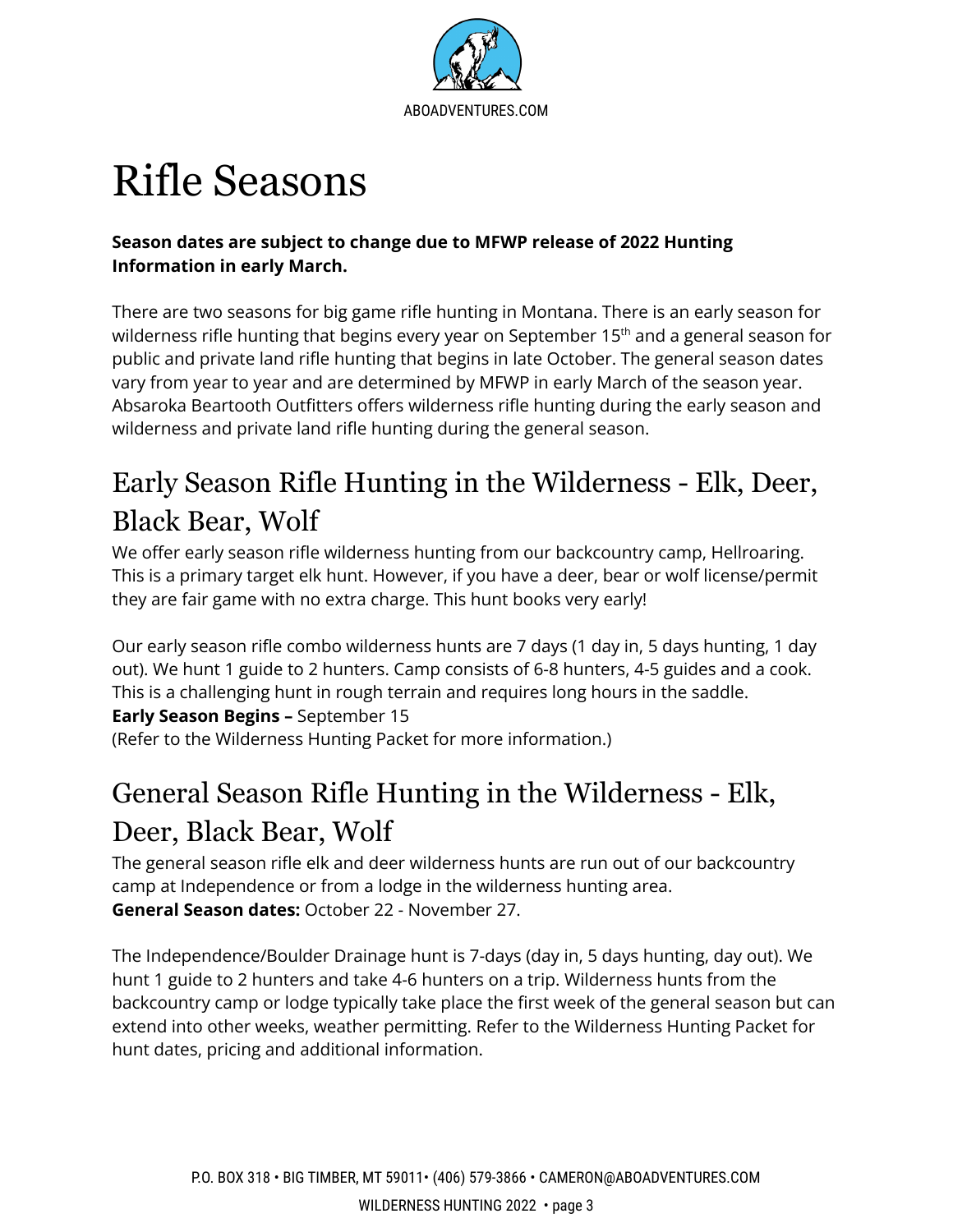

#### <span id="page-5-1"></span><span id="page-5-0"></span>General Season Rifle Hunting on Private Land **Big Timber Ranch Hunts - Elk, Deer and Antelope**

Thousands of acres of private ranch land with rolling hills, flowing creeks, elk, deer, and antelope describe the many local Big Timber ranches whose owners have been gracious enough to offer ABO an opportunity to hunt on their properties. All of these ranches are hunted with a General Elk/Deer License. Additionally, ABO offers a trophy opportunity ranch that can also be hunted with a General Elk/Deer License. (For more information on these ranches, see the Private Land Rifle Hunting Information Packet.)

6-10 hunters, per week, 7 days (arrival day, 5 days hunting, departure day) Accommodations – ABO Lodge

**Rifle Season Dates for Elk/Deer:** October 22 – November 27 **Rifle Season Dates for Antelope:** October 8 – November 13

Non residents are offered three elk and or deer options for which to apply, General Big Game Combination, Elk Combination or Deer Combination.

Antelope licenses require a Special Permit. Hunters can apply for both a special permit for antelope and a general combo license at the same time. (Please refer to the Private Land Rifle Hunting Information Packet for information about special permit areas for antelope.)

#### <span id="page-5-2"></span>**Lazy E-L Ranch – Roscoe, MT – Elk**

The Lazy E-L Ranch covers 12,000 acres of pristine private land with 5 miles of river frontage. The ranch borders the forest and is abundant with wildlife. The Lazy E-L Ranch Hunt is an elk only hunt.

6 hunters – 7 days (arrival day, 5 days hunting, departure day) 1 guide – 2 hunters Accommodations: Lodge

(For hunt dates, prices and more information refer to the Private Land Rifle Hunting Packet.)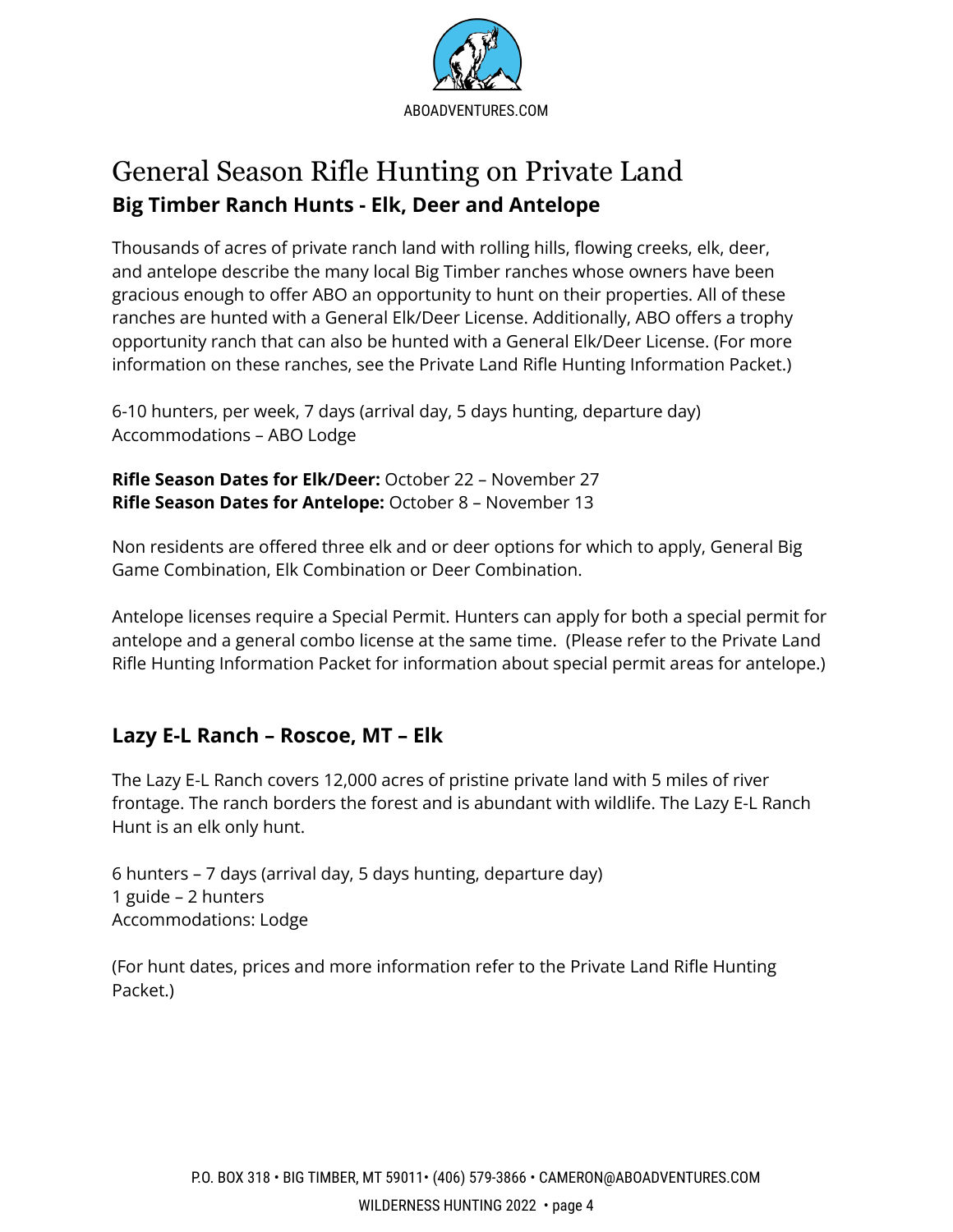

#### <span id="page-6-0"></span>**Yellowstone Prairie Ranch – Big Timber, MT – Hunt/Fish Option**

This unique hunting and fishing opportunity allows you to plan your own combination hunting and fishing adventure. The Yellowstone Prairie Ranch is conveniently located just 5 minutes from Big Timber and offers eight miles of Yellowstone River frontage with brush & cottonwood trees, lots of water & channels, a holding place for deer, abundant turkey & waterfowl population and phenomenal fishing.

**Combination Hunts Available:** Deer, Turkey, Duck & Geese

Archery or Rifle Seasonal Custom Hunts

#### **Licenses Required:**

Deer – Apply in general draw online, <u>[fwp.mt.gov](http://www.fwp.mt.gov)</u>, for license. Turkey, Duck and Geese - Purchase licenses online through MFWP [fwp.mt.gov](http://www.fwp.mt.gov)

**Season Dates:** MFWP will post 2022 turkey, duck and geese dates, Spring 2022. Please see [fwp.mt.gov](http://www.fwp.mt.gov) to check dates.

For more information refer to the Private Land Rifle Hunting Packets.

# <span id="page-6-1"></span>Other Species Hunts

### <span id="page-6-2"></span>Bighorn Sheep

Our **Bighorn sheep hunts** are in an unlimited sheep area north of Yellowstone National Park. An unlimited sheep permit area guarantees you a license. Bighorn sheep permits can be purchased online from Montana Fish Wildlife & Parks, 406-444-2950, [fwp.mt.gov.](http://www.fwp.mt.gov) **The deadline for purchasing a bighorn sheep permit is May 1.**

You must specify a sheep area when applying for your sheep permit. If you are booking a Bighorn sheep hunt with Absaroka-Beartooth Outfitters, please contact us (406-579-3866) for information on our sheep area before you apply for your permit. The area and the expertise of our guides make it the best opportunity in the lower 48 to kill a ram.

Our bighorn sheep hunt out of Independence is 8 days (day in, 6 days hunting, day out.) This is a progressive backpacking hunt. We hunt 1 guide to 1 hunter and book a limited number of sheep hunters a year for this area. These hunts often book 2 years out. Hunt dates are scheduled with the Outfitter at the time of booking.

**2022 Bighorn Sheep Season Dates:** September 15–November 27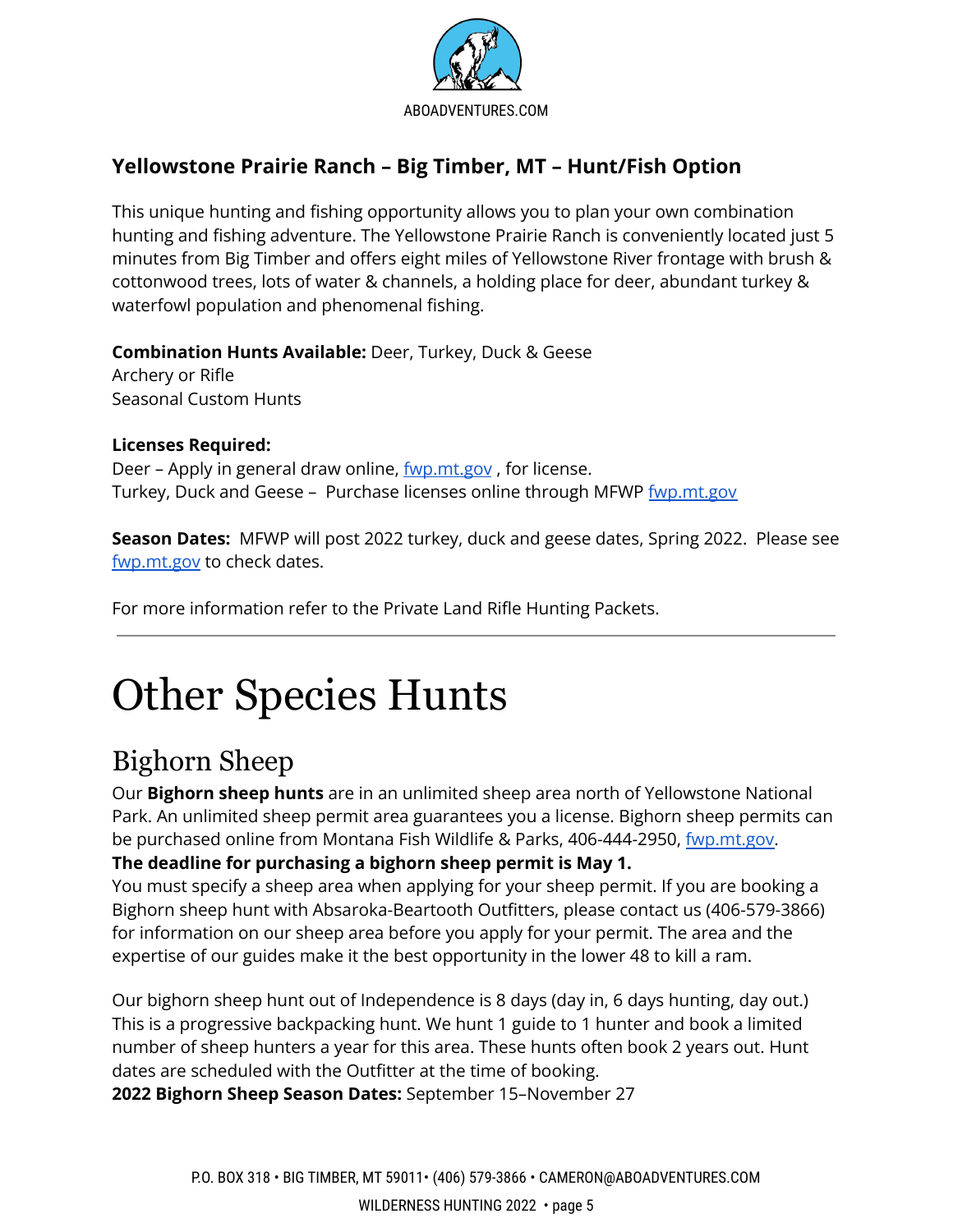[ABOADVENTURES.COM](http://www.absarokabeartooth.com/)

### <span id="page-7-0"></span>Mountain Goat

Mountain goat permits are by special drawing. Go online to Montana Fish Wildlife & Parks (406-444-2950, [fwp.mt.gov\)](http://www.fwp.mt.gov) to apply for this special permit draw. **Make sure you apply for Area 323-20 or Area 329-20.** These two areas have the highest probability in the state for drawing a goat permit. **The application deadline for a mountain goat permit is May 1.** Drawings are in mid May. There is a \$50 non-refundable fee to apply. See the Applications, Prices & Deadline section for permit cost if you draw a goat permit. Our goat hunts are 7 days (day in, 5 days hunting, day out). We hunt 1 guide to 1 hunter. Please contact us (406-579-3866) before you apply for a mountain goat permit and we will confirm our permitted areas for you. Once you draw a mountain goat permit we will be glad to schedule your hunt.

**2022 Mountain Goat Season Dates:** Sept 1- November 27

#### <span id="page-7-1"></span>Black Bear

Black Bear licenses are available for purchase through Montana Fish Wildlife and Parks, [fwp.mt.gov](http://www.fwp.mt.gov) . **A Black Bear Identification Test is required to purchase a license**. **The deadline for purchasing a fall black bear license is August 31. The deadline for purchasing a spring black bear license is April 13.** A Black Bear License purchased after April 14 for the spring season or after August 31 for the fall season may not be used until 24 hours after the license is issued.

**Fall Black Bear Season:** Sept 15-Nov 27 **Spring Black Bear Season:** April 15-May 31 **Archery Black Bear Season:** Sept 3-13

### <span id="page-7-2"></span>Moose

Moose permits are by special drawing. **The application deadline for a moose permit is May 1. Our permitted moose area is 516-50.** However, there are a very limited number of moose permits available for this area so it is not easy to draw a moose permit. Our moose hunts are 7 days (1 day in, 5 days hunting, 1 day out.) We hunt 1 guide to 1 hunter. **2021 Moose Season Dates:** September 15- November 27

### <span id="page-7-3"></span>Wolf

Wolf permits are available for purchase through Montana Fish Wildlife and Parks, [fwp.mt.gov](http://www.fwp.mt.gov) .

**2021/2022 Wolf Season:** September 15, 2021-March 15, 2022 **2022/2023 Wolf Season:** September 15, 2022-March 15, 2023 **\*** Season dates are subject to change due to MFWP release of 2022/2023 Hunting Information in early March of 2022. **\***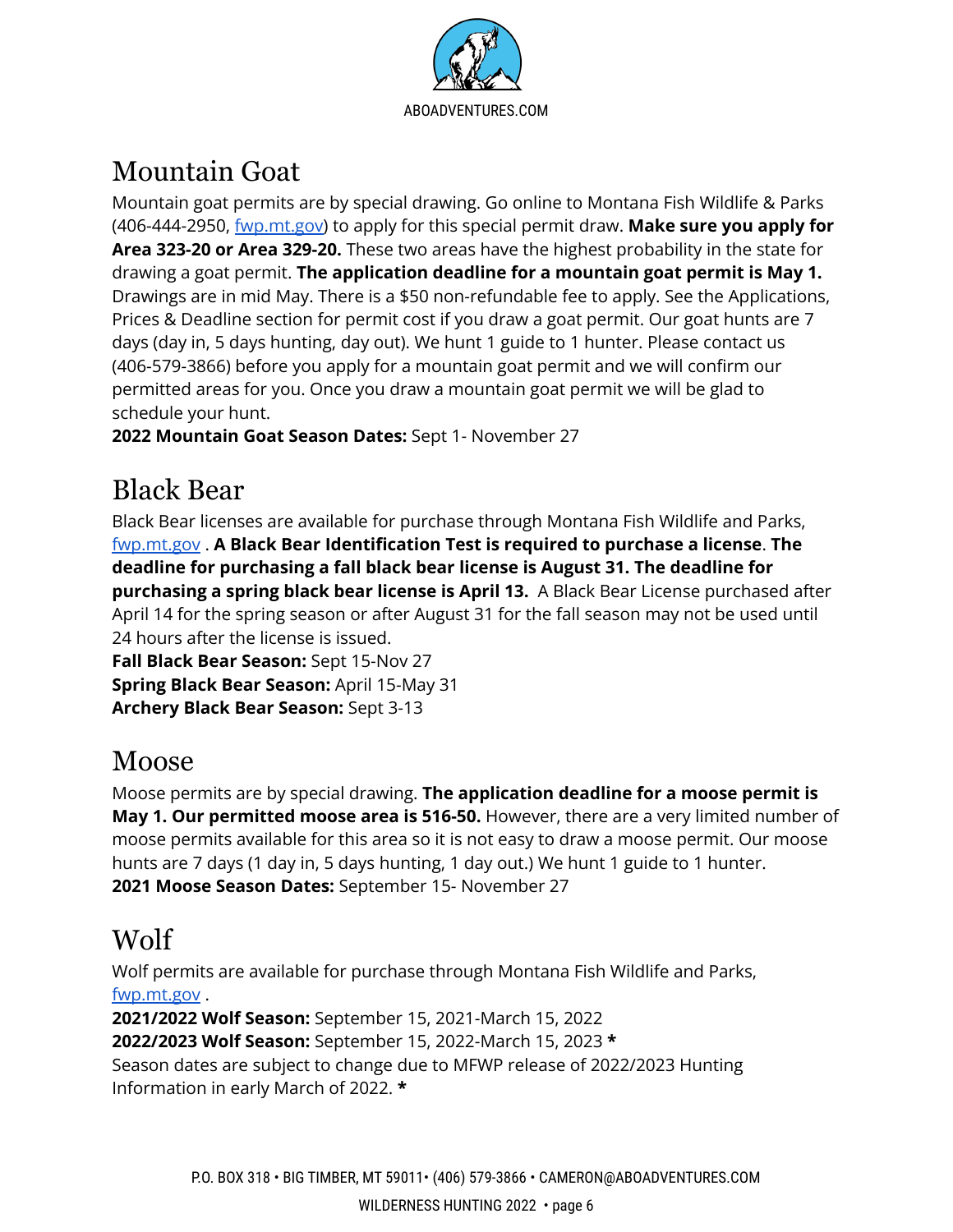

## <span id="page-8-0"></span>Fair Chase Hunting

**Fair chase hunting in the Montana wilderness** is a challenging and memorable experience. We have experienced guides who know the area and very good horse and mule stock for packing and riding in the mountains. From September to mid-October ABO operates two backcountry tent camps, Hellroaring and Independence. Hellroaring is located in Bull Moose Meadow, 8 miles north of Yellowstone National Park. Independence is located 55 miles south of Big Timber at the head of the Boulder River. Our backcountry camps are some of the best in Montana including comfortable accommodations and a great cook. During the general season, which begins in late October, we hunt in the backcountry from a tent camp at Independence or from a lodge bordering the wilderness hunting areas.

**Fair chase hunting on private ranches** with ABO offers our hunters a unique variety of species in distinctive settings. The opportunity to hunt elk, mule deer, white-tail deer, antelope, black bear, wolf, duck, goose and turkey is provided to a limited number of hunters. You can choose to hunt on the picturesque Lazy E-L Ranch [\(lazyel.com](http://www.lazyel.com)) just outside Roscoe, Montana or a variety of select Big Timber Ranches which include a trophy opportunity elk and deer ranch. Each of these elite locations offers rolling hills, creeks, river frontage and an abundance of game.

Whether you are looking for the challenge of a wilderness hunt or the exclusive opportunity to hunt on private land, Absaroka-Beartooth Outfitters is committed to giving you the best possible hunting experience.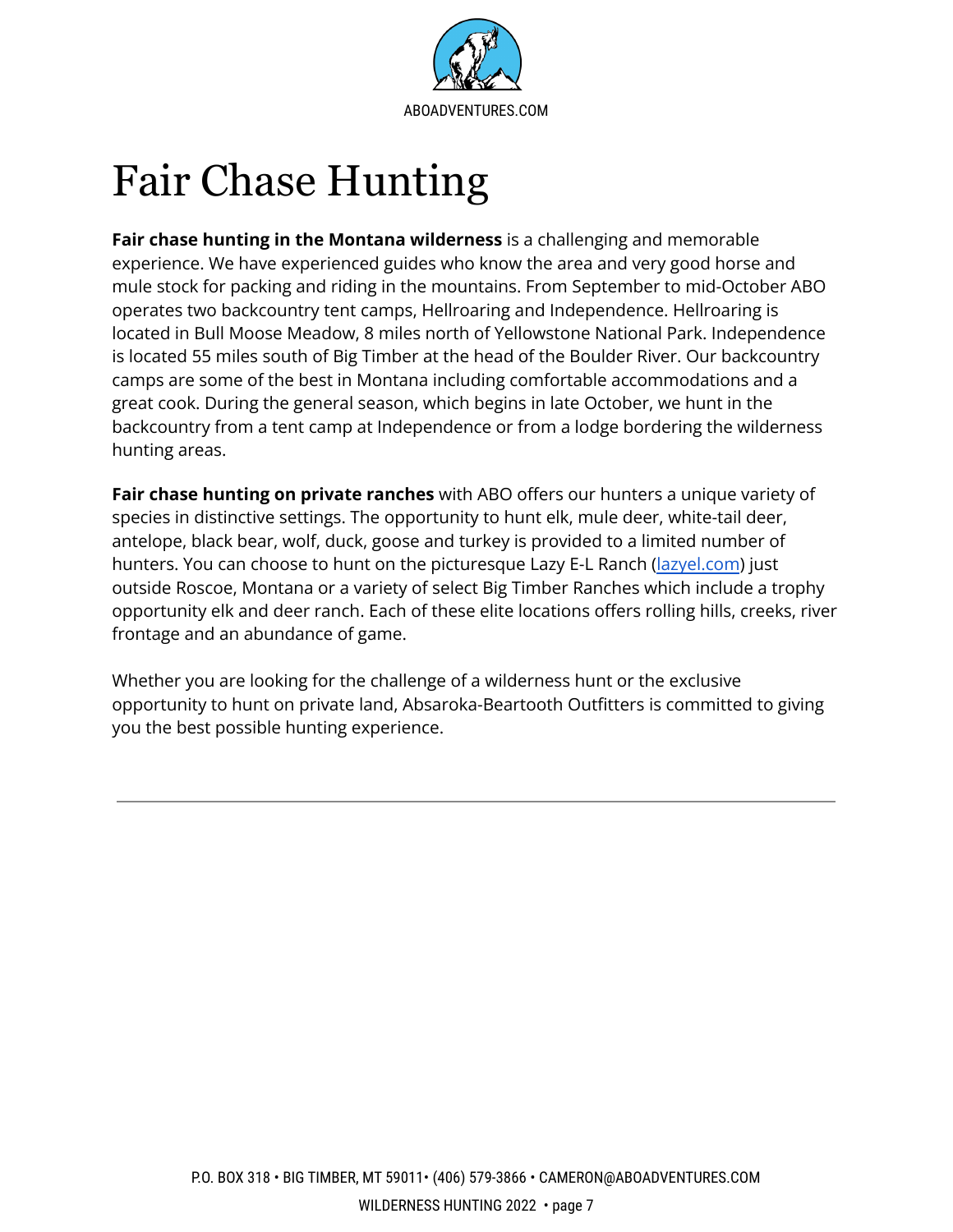

# <span id="page-9-0"></span>License & Permit Information

**If you choose to hunt with our outfit, we will handle the application process for all of your licenses with the exception of black bear, for which you must take a bear identification test on MFWP website to purchase a black bear license.**

### Non-Resident Hunters for Elk & Deer

#### **All non-resident elk and deer licenses are available through a draw system.**

Non-residents who want to elk and deer hunt in Montana must apply in March of the year they want to hunt for either a General Big Game Combination, General Elk Combination, or General Deer Combination License. The application deadline is April 1. The drawing takes place mid-April. Hunters can go online to Montana Fish Wildlife and Parks, *[fwp.mt.gov](http://www.fwp.mt.gov)*, to learn more about drawing elk and deer licenses. Do not be discouraged; your chances of drawing a combination elk/deer license are quite good if you plan ahead. **Buying preference points will improve your chances of drawing a general combo license.** All ABO's elk and deer hunting areas are general license areas. None of ABO's elk/deer areas require a special elk or deer permit to hunt, so there is no need to purchase a bonus point for elk or deer to hunt with ABO. The preference point and bonus point system is explained on the MFWP website. We are happy to provide clarification or answer any questions you may have about licensing and preference points.

#### **Important Timeline:**

Apply for License: March Application Deadline: April 1 Drawing: Mid-April

#### Non-Resident & Resident Hunters for Other Species

**Mountain Goat, Moose, Bighorn Sheep and Antelope are available through a draw system.** Applications are available online, March 1. Application for each of these species requires you apply for the specific permitted area in which you want to hunt. ABO's permitted areas are listed in the Wilderness Hunting Information Packet and the Private Land Rifle Hunting Information Packet. **Buying bonus points for the species you want to hunt will improve your chances of drawing the permitted area.** The application deadline for mountain goat, moose and Bighorn sheep is May 1. The application deadline for antelope is June 1. Mountain goat, sheep and moose drawings are mid-May, antelope drawings are early August. Check Montana Fish Wildlife & Parks, 406-444-2950, [fwp.mt.gov](http://www.fwp.mt.gov) for more details.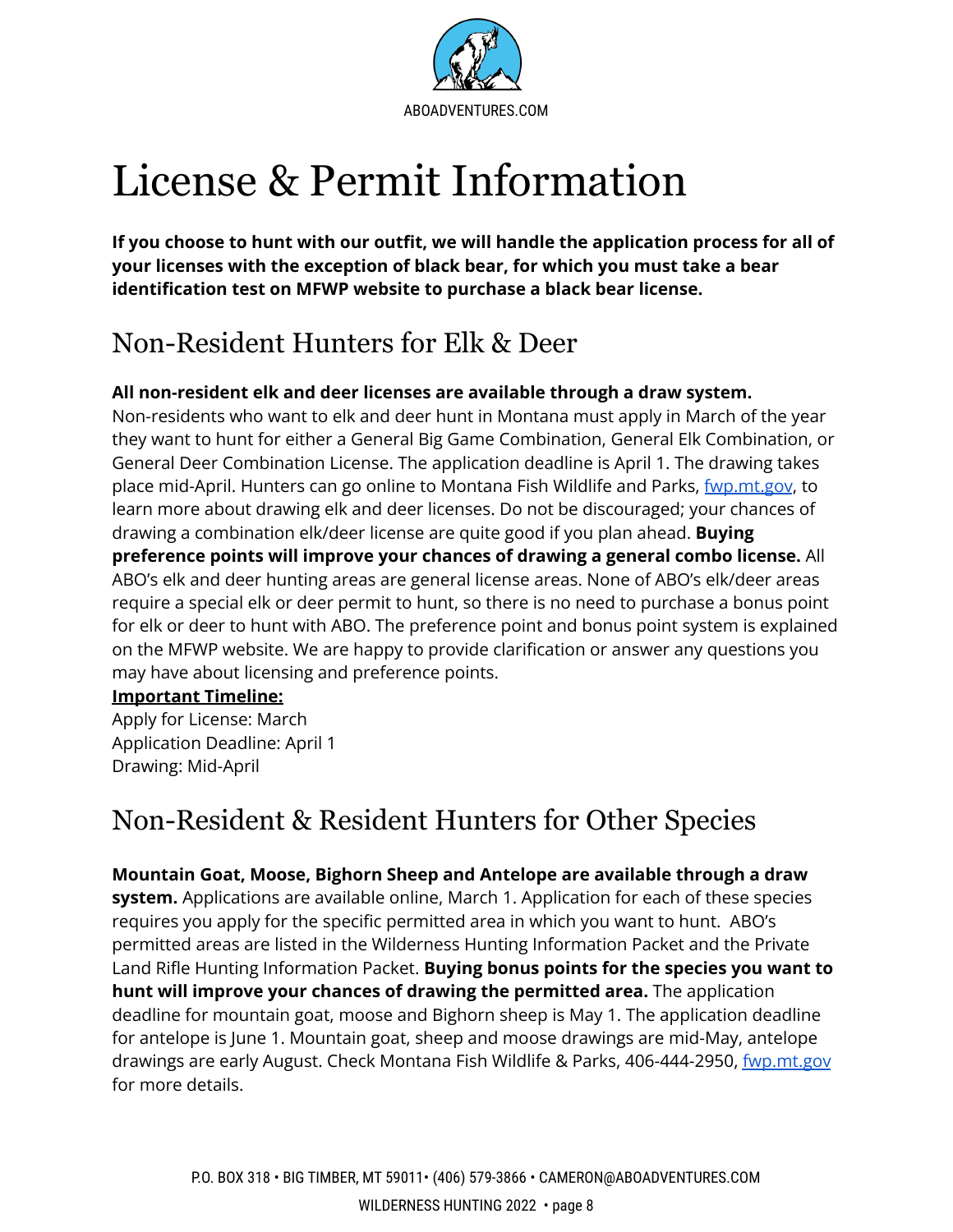

**Important Timeline:** Mountain Goat, Moose, Bighorn Sheep

Apply for License: March/April Application Deadline: May 1 Drawing: Mid-May

**Note: ABO's Bighorn sheep area is an unlimited area which means the license can be purchased, not drawn. The deadline for purchase is May 1,** the same as the application deadline.

#### **Important Timeline:** Antelope

Apply for License: March/April/May Application Deadline: June 1 Drawing: Early August

**Black Bear Permits** can be purchased over the counter or online at Montana Fish Wildlife and Parks, 406-444-2950, *[fwp.mt.gov](http://www.fwp.mt.gov)* A Black Bear License purchased after April 14 for the spring season or after August 31 for the fall season may not be used until 24 hours after the license is issued.

#### **A hunter must take and pass a "Black Bear Identification test" before purchasing a Black Bear hunting license.**

The test is available online at: fwp.mt.gov/hunt/education/bear-identification A free Black Bear Identification Test Certificate is required to obtain a license. A hunter must present a certificate of completion issued by FWP at the time of purchase.

**Wolf -** check the MFWP website for the most current information on rules and regulations, season dates and purchase deadlines. Currently, wolf permits can be bought over the counter and are \$50 for non-residents, \$19 for residents.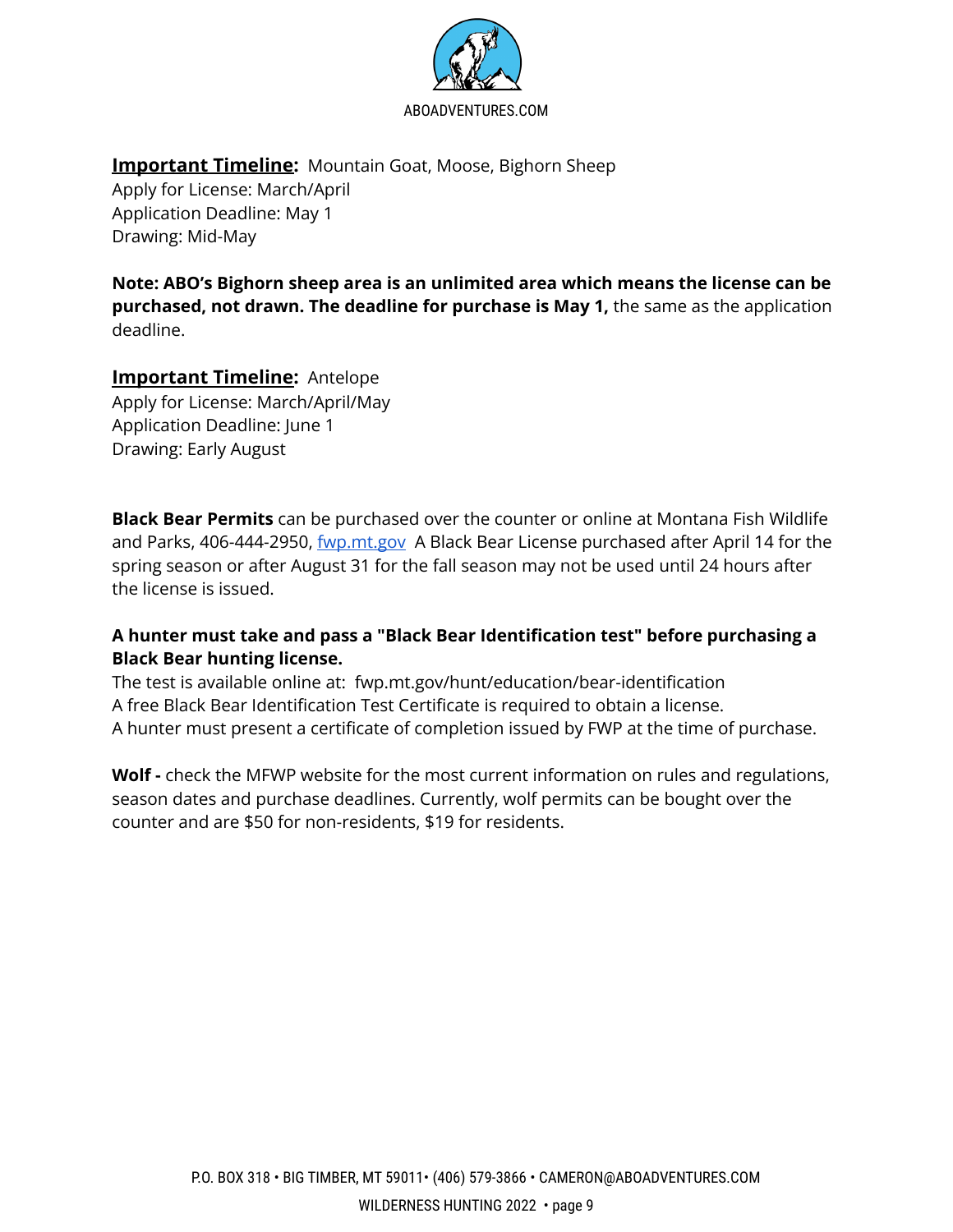

# <span id="page-11-0"></span>Application Prices & Deadlines

### <span id="page-11-1"></span>2022 Non-Resident License and Permit Prices

Dates & Prices for 2022 are released by Montana Fish Wildlife & Parks in early March. Check MFWP website [www.fwp.mt.gov](http://www.fwp.mt.gov) for date and price confirmation.

| <b>ANIMAL</b>                                               | <b>PRICE</b><br>(non-resident)                | <b>DEADLINE</b>                     |
|-------------------------------------------------------------|-----------------------------------------------|-------------------------------------|
| <b>BIG GAME ELK/DEER COMBO</b><br><b>General Draw</b>       | \$1,108.00                                    | April 1                             |
| <b>ELK COMBINATION</b><br><b>General Draw</b>               | \$934.00                                      | April 1                             |
| <b>DEER COMBINATION</b><br><b>General Draw</b>              | \$646.00                                      | April 1                             |
| <b>ANTELOPE</b><br><b>Special Draw</b>                      | \$205.00                                      | June 1                              |
| <b>MOOSE</b><br><b>Special Draw</b>                         | \$50.00 to apply,<br>\$1,250.00 if successful | May 1                               |
| <b>BLACK BEAR</b><br><b>Guaranteed Permit</b>               | \$350.00                                      | Spring: April 14<br>Fall: August 31 |
| <b>WOLF</b><br><b>Guaranteed Permit</b>                     | \$50.00                                       | August 31                           |
| <b>MOUNTAIN GOAT</b><br><b>Special Draw</b>                 | \$50.00 to apply,<br>\$1,250.00 if successful | May 1                               |
| <b>BIGHORN SHEEP</b><br><b>Guaranteed Permit</b>            | \$50.00 to apply,<br>\$1,250.00 if successful | May 1                               |
| <b>Bison</b><br><b>Special Draw</b>                         | \$50.00 to apply,<br>\$1,250.00 if successful | May 1                               |
| <b>Youth Combination License</b><br>Youth (12-17) Sponsored | \$554.00<br>(OTC @ MFWP only)                 |                                     |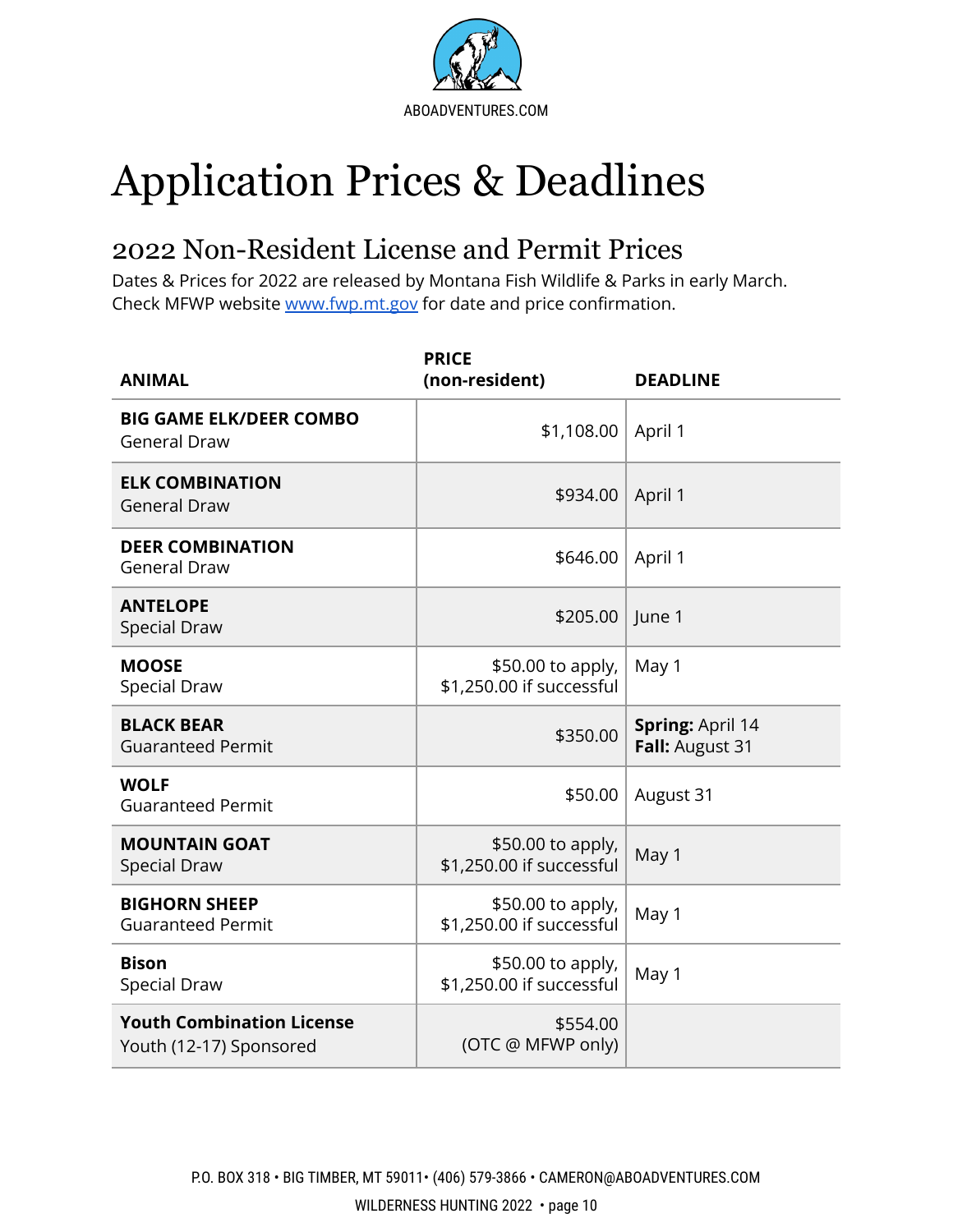

Licenses and permits are not guaranteed but the license/permit price is refundable if not drawn. Unsuccessful applicants will receive a refund check for the license price minus the \$5 application fee, base hunting license (\$15), aquatic invasive species prevention pass \$7.50) and conservation license (\$10). The \$50 application fee for mountain goat, moose, Bighorn sheep and bison is non refundable. The preference point fee is not refunded but the preference point is retained as are bonus points for future drawings. Contact the MFWP Special Licensing Department at 406-444-2950 if you do not receive one of these notifications in the mail by the end of May.

#### <span id="page-12-0"></span>Secure Your Spot

If you are sure of the hunt you want to pursue with Absaroka Beartooth Outfitters, you can secure your spot with a \$1000 deposit. We take a limited number of hunters per hunt so this is the best way to secure your spot and avoid the chaos at the time of the draw.

## Deposit & Payment Policy

A partial deposit of \$1000 is required to book your hunt. If you do not draw a license, the \$1000 partial deposit will be rolled over to the following year, if we have space available, or refunded. The drawing takes place in mid-April. The remainder of the deposit (50% of the cost of the hunt) is due when the draw is posted and is non-refundable. The balance of the hunt is due 30 days prior to your hunt and is non-refundable. Hunts not fully paid by this date will be considered canceled. We recommend Trip Cancellation Insurance. Montana Outfitters & Guides Association suggests Global Rescue travel insurance. <http://www.montanaoutfitters.org/travelersinsurance/>

We accept Credit Cards (Visa/MasterCard only) and Checks Make Checks Payable to: Absaroka-Beartooth Outfitters, Inc.

**All hunts will include an additional fee of \$50 added to your invoice for the Hunter/Angler Defense Fund.** This fund was set up by Montana Outfitters & Guides Association for the purpose of defending non-resident hunting and fishing rights in the State of Montana. (Information on HADF can be found in the General Hunting Information Packet.)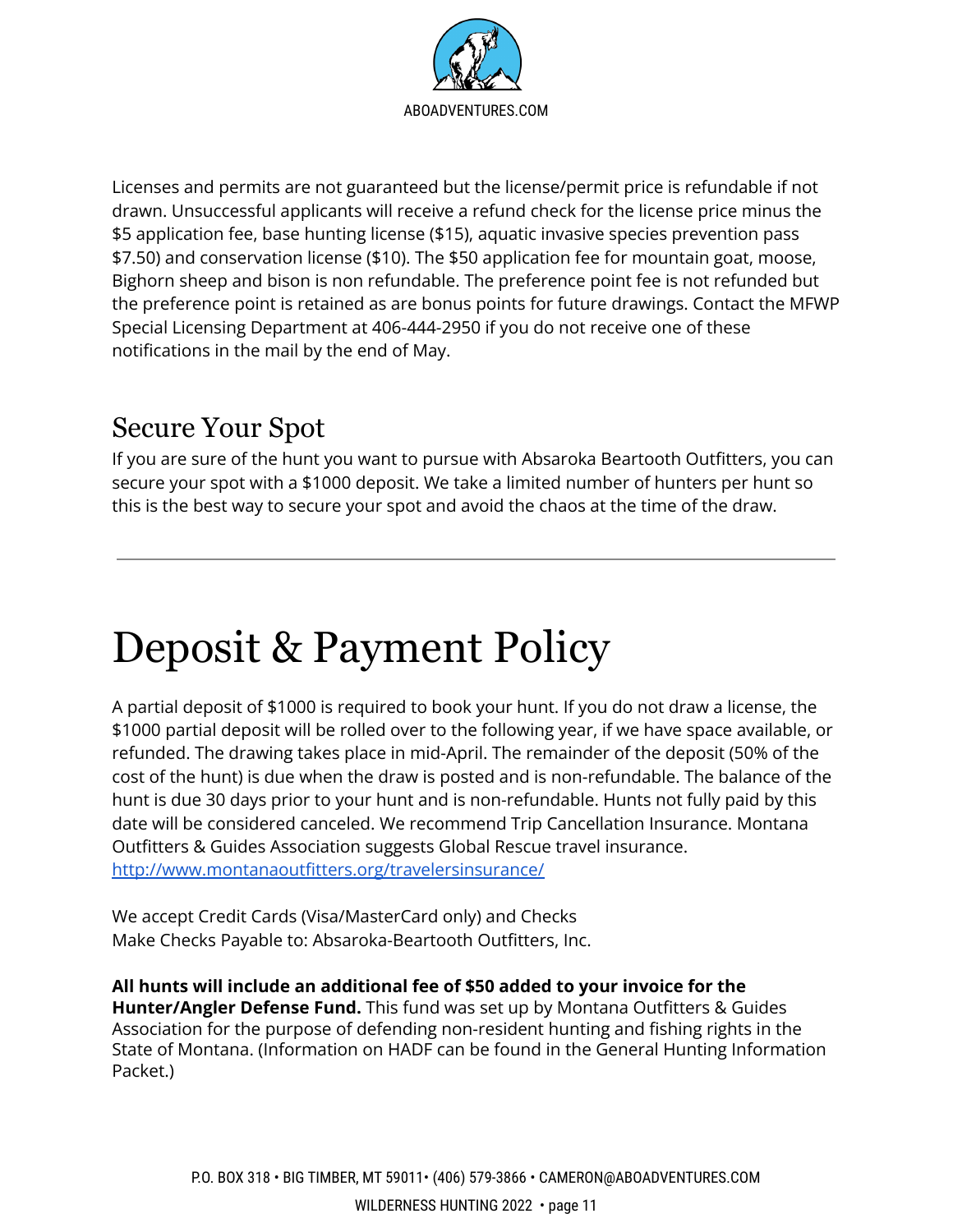

# <span id="page-13-0"></span>The MOGA Hunter/Angler Defense Fund

In 2012 Montana Outfitters and Guides Association established the Hunter/Angler Defense Fund to ensure that non-resident sportsmen would be able to continue to have the opportunity to hunt and fish in Montana. As members of MOGA, we believe our establishing the Hunter/Angler Defense Fund (MHADF) is the best way to support our industry in the fight for your right to hunt and fish in Montana. When you book a hunt with Absaroka Beartooth Outfitters, the \$50 additional fee added to your hunt goes to the MOGA Hunter/Angler Defense Fund. Thank you for your participation!

**The following is information provided by Montana Outfitters & Guides Association**

### **Hunter/Angler Access Defense Fund:** Outfitters Defending Nationwide Right to Hunt and Fish in Montana

*"In a civilized and cultivated country, wild animals only continue to exist at all when preserved by sportsmen. The excellent people who protest against all hunting and consider sportsmen as enemies of wildlife are ignorant of the fact that in reality the genuine sportsman is by all odds, the most important factor in keeping the larger and more valuable wild creatures from total extinction." - Theodore Roosevelt*

#### **The MOGA Hunter/Angler Defense Fund (MHADF) was established to ensure that non-resident sportsmen will continue to have the opportunity to hunt and fish in Montana.**

Trophy hunting and sport fishing, particularly by non-residents, is under increasing pressure in Montana from radical groups both within the state and animal rights activists outside of the state. Although these groups differ in their composition and tactics they both seek the same outcome; reduced hunting and fishing opportunity. The in-state contingent, who purport to be "sportsmen" seek to fracture the hunting and angling community along lines of residence and then significantly restrict non-resident hunting and fishing opportunity. The anti-hunting group just seeks to reduce hunting opportunity and will take what gains they can. In both cases, success is measured by a net loss in opportunity in Montana. Unfortunately, they are both making gains.